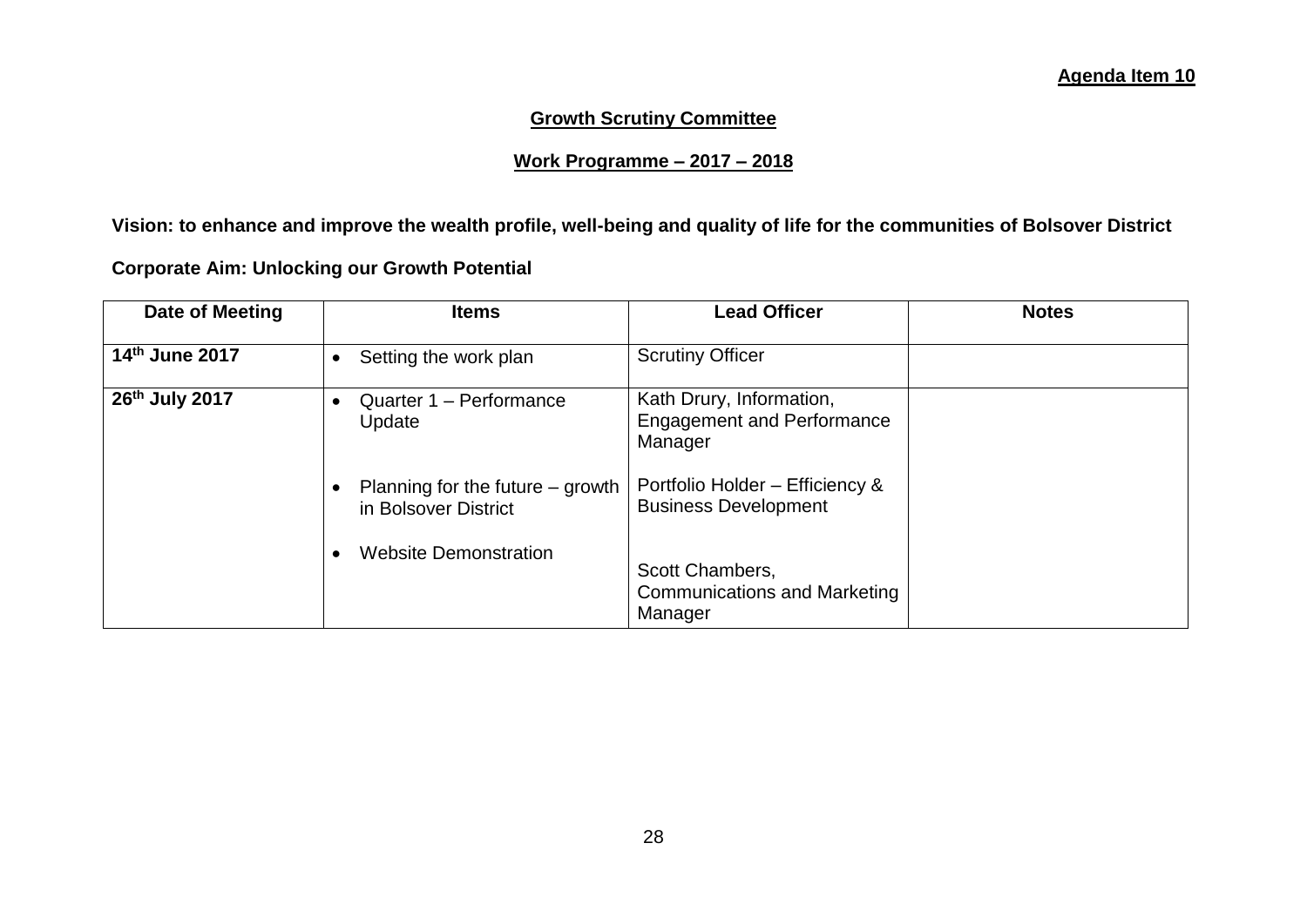| 20th September 2017 | BDC Website – to receive an<br>$\bullet$<br>explanation for the delay in<br>data being available for the<br>new website, resulting in<br>delays to the launch.                                                          | James Arnold - Assistant<br>Director, Planning and<br><b>Environmental Health</b>                                                                    |                               |
|---------------------|-------------------------------------------------------------------------------------------------------------------------------------------------------------------------------------------------------------------------|------------------------------------------------------------------------------------------------------------------------------------------------------|-------------------------------|
|                     | Concerns regarding an<br>$\bullet$<br>extension to the target date for<br>the Local Plan submission and<br>the consequences to the<br>authority of an extension                                                         | James Arnold - Assistant<br>Director, Planning and<br><b>Environmental Health</b>                                                                    |                               |
| 18th October 2017   | Planning for the future $-$<br>$\bullet$<br>Growth in Bolsover District.<br>Discussion with the Leader<br><b>Business Growth update</b><br>$\bullet$<br><b>High Street Regeneration</b><br>update<br><b>Review work</b> | Leader - Strategic Planning<br>and Regeneration<br><b>Cllr Fritchley</b>                                                                             | Tourism $-$ what BDC is doing |
| 15th November 2017  | Quarter 2 - Performance<br>$\bullet$<br>Update<br><b>Growth Performance Indicators</b>                                                                                                                                  | Kath Drury, Information,<br><b>Engagement and Performance</b><br>Manager<br>Kath Drury, Information,<br><b>Engagement and Performance</b><br>Manager |                               |
|                     | <b>Quarterly Growth Update</b><br>$\bullet$<br><b>Update on High Street</b><br>$\bullet$<br>Regeneration from the Portfolio<br>Holder for Efficiency and<br><b>Business Development.</b>                                | Dan Swaine, CEO<br>Cllr Steve Fritchley PH for<br><b>Efficiency and Business</b><br>Development                                                      |                               |